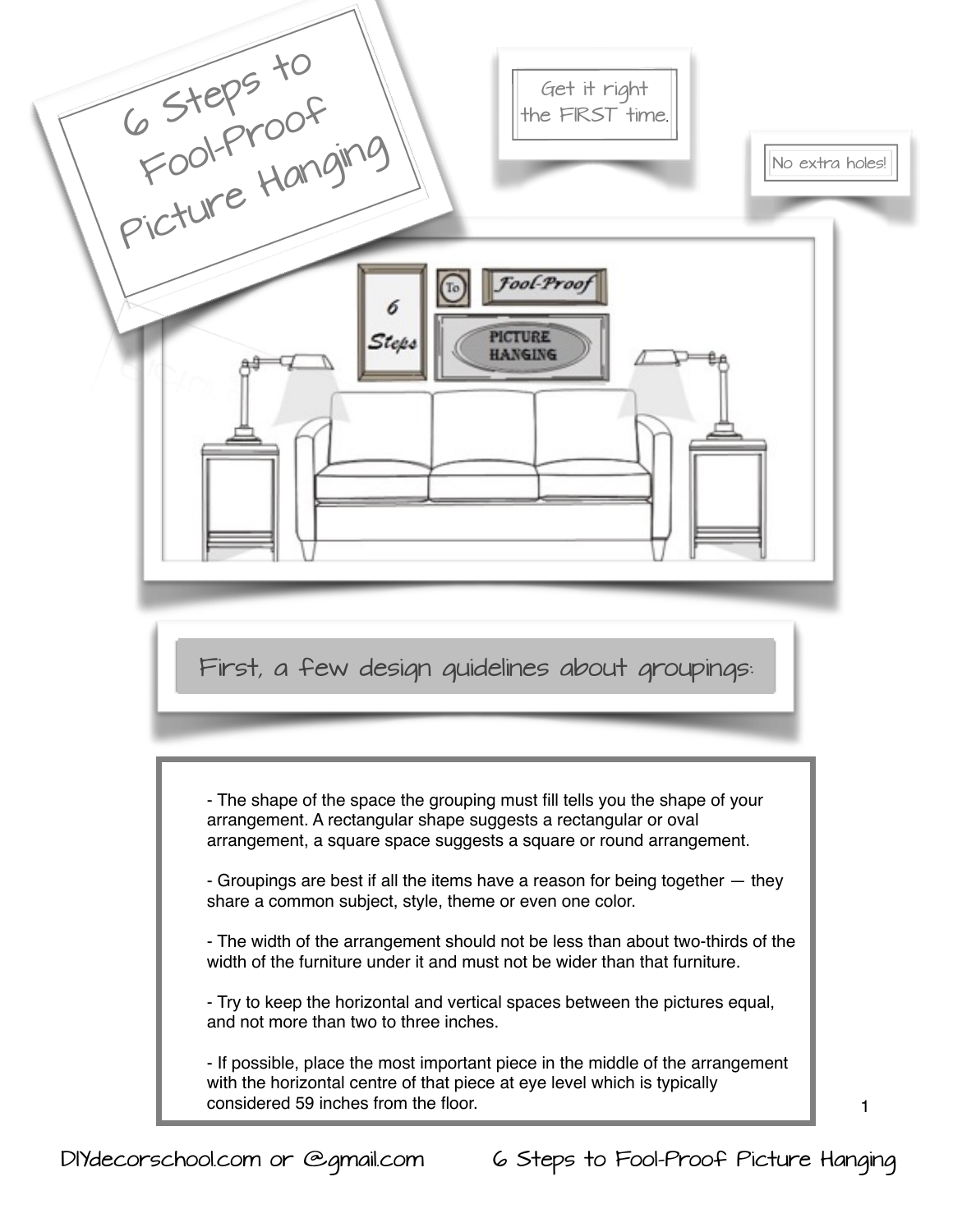# 6 Steps to Fool-Proof Picture Hanging

#### Supplies you need:

- 
- \* Newspaper, a roll of brown paper tools required. or any medium- weight paper pieces. \* Picture-hanging tool. (see below
- 
- \* Camera or pencil
- \* Painters tape \* Picture-hanging hooks and the
- \* Measuring tape for instructions)

## 1. Make a piece of paper:

Measure the space of the wall where the pictures will hang. together to make one large piece to these measurements. Lay this big piece out flat.

#### 2. Arrange the pictures:

 Lay the pictures on the paper. Move them around until you have an arrangement which appeals to you. Draw around each picture. Take a picture of the arrangement. (If you can't take a picture, read step 6 for an alternative)

### 3. Hang the pattern:

 Tape the paper on the wall. Use painters tape so it doesn't damage the surface.

## 4. Mark each hanger place:

 Here is the secret to your success: It's the PICTURE HANGING TOOL. Make your own with the instructions on page 4. Pick up one of your pictures, hook the hanging wire onto the head end of the screw on your PICTURE HANGING TOOL. Hold the 1x2 in your left hand like you are holding a sign. Put the picture over its particular spot on the pattern and gently push on the very top of the 1x2 with your right hand.The screw will poke into the wall, indicating exactly where the hook or nail will be.









DIYdecorschool.com or @gmail.com 6 Steps to Fool-Proof Picture Hanging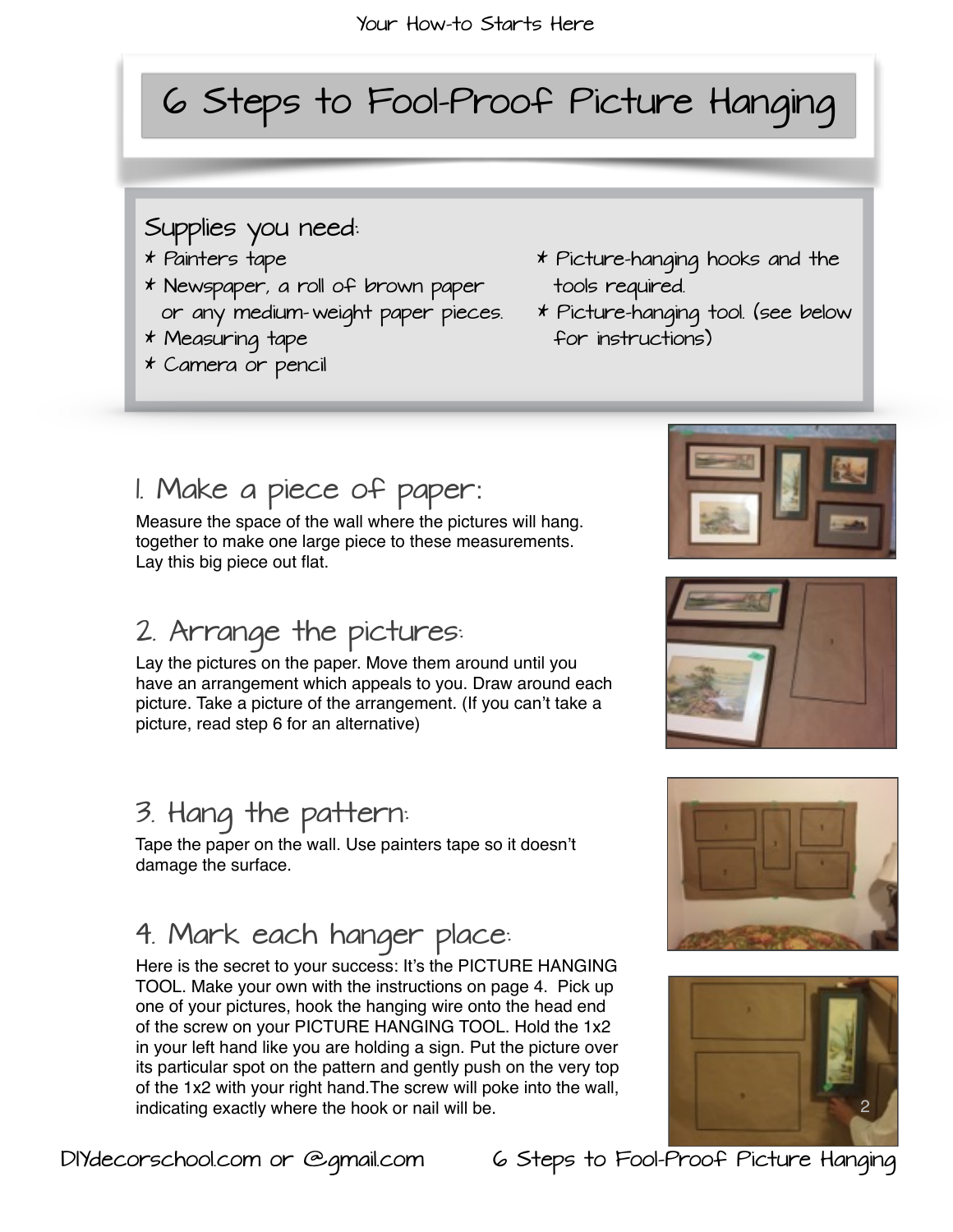DIYdecorschool.com or @gmail.com 6 Steps to Fool-Proof Picture Hanging

#### 5. Add the hangers:

 Put the nails or picture hanging hooks into the wall at each screw poke, right through the paper. Make sure that the part of the hook which receives the wire is over the screw poke. I use Monkey Hooks. See below.

## 6. Hang the Pictures:

Remove the paper and hang the pictures. There. Done.

 If you can't take a picture of the arrangement in Step 2, mark each of your pieces with a number written on tape and mark the wall with the same number before removing the pattern.